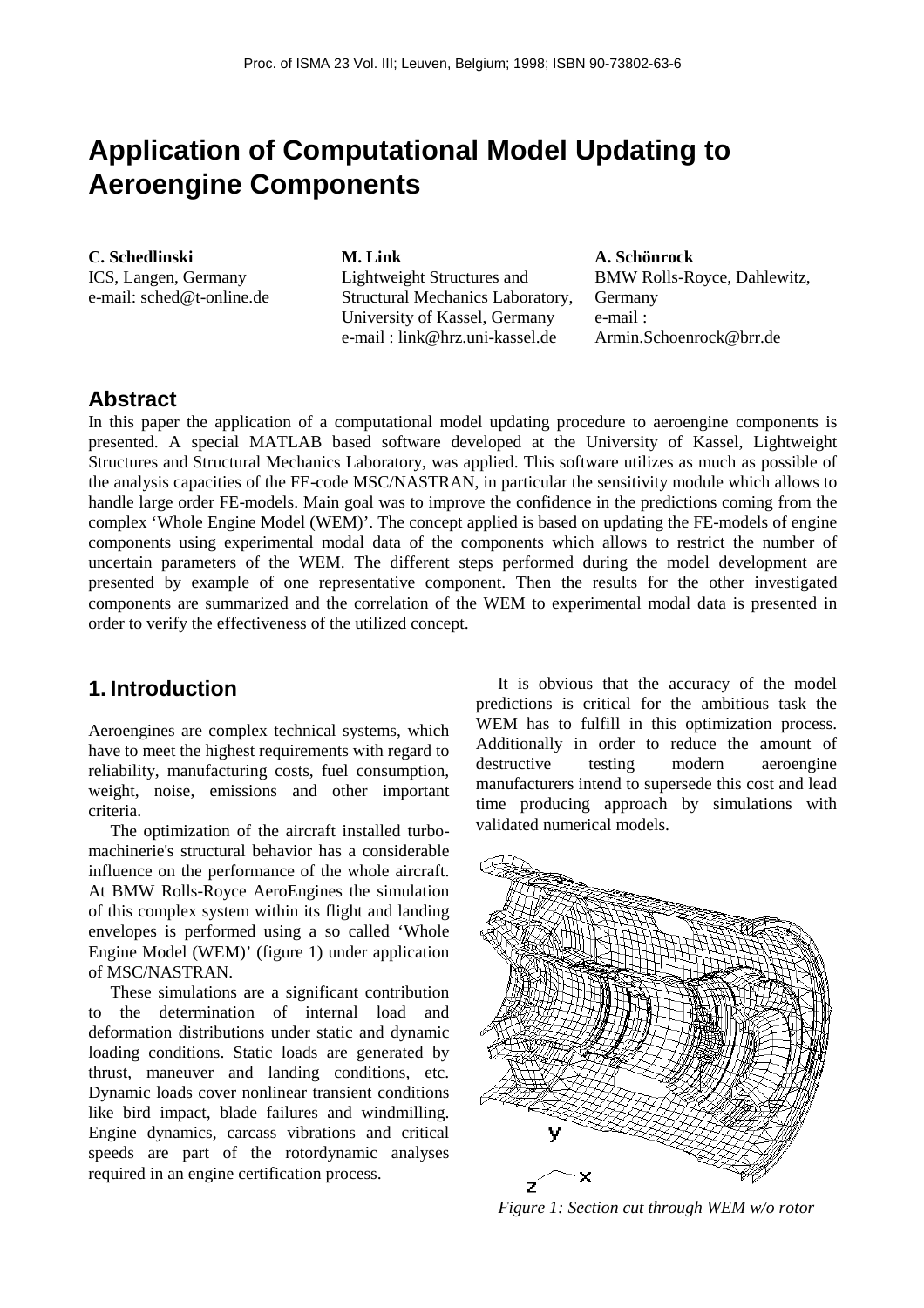Experimental modal analysis (EMA) results, i.e. natural frequencies and mode shapes identified from vibration test data, are often used to assess the quality of FE-analysis predictions. If the deviations between identified and predicted data are large, a modification of the FE-model structure may become necessary, i.e. the structural idealizations must be reviewed. If the model structure is suitable parametric studies based on engineering experience may be performed to reduce the test/analysis deviations. However, if the number of parameters becomes too large it is often impossible to assess easily the effects of parameter changes on the FE-analysis results. Then computational model updating procedures must be used instead. These procedures are capable of tuning several parameters simultaneously such that the deviations of identified and predicted natural frequencies and mode shapes are minimized.

In this paper the application of a computational model updating procedure to aeroengine components is presented. A special MATLAB based software developed at the University of Kassel, Lightweight Structures and Structural Mechanics Laboratory (UKL), was applied. This software utilizes as much as possible of the analysis capacities of the FE-code MSC/NASTRAN, in particular the sensitivity module which allows to handle large order FE-models.

Main goal was to validate the complex WEM. The concept is based on updating the FE-models of engine components using experimental modal data of the components. This allows to restrict the number of uncertain parameters of the WEM.

The different steps performed during the model development (test design, conduction and evaluation, selection of the most effective update parameters and the automated updating using the classical inverse modal sensitivity approach) are presented by example of one representative component. In addition the results for the other investigated components are summarized and the correlation of the WEM to experimental modal data is presented in order to verify the effectiveness of the applied concept.

# **2. Updating Theory**

The basis for the used computational model updating software is the following parameterization of the model matrices (see references [1], [2]):

$$
\mathbf{K} = \mathbf{K}_{A} + \sum \alpha_{i} \mathbf{K}_{i} \qquad , \qquad i = 1...n_{\alpha} \tag{1a}
$$

$$
\mathbf{M} = \mathbf{M}_{A} + \sum \beta_{j} \mathbf{M}_{j} , \qquad j = 1...n_{\beta}
$$
 (1b)  
with:

**K**A, **M**<sup>A</sup> initial analytical stiffness/mass matrices **p** =  $[\alpha_i \beta_i]$ vector of unknown design parameters  $K_i$ ,  $M_i$ given substructure matrices defining location and error of model uncertainties

This parameterization allows for local updating of uncertain model areas. Using equations (1) and appropriate residuals (containing different test/analysis differences) the following objective function J can be derived:

$$
J(\mathbf{p}) = \Delta \mathbf{z}^T \mathbf{W} \Delta \mathbf{z} + \mathbf{p}^T \mathbf{W}_p \mathbf{p} \rightarrow min
$$
 (2)  
with:  $\Delta \mathbf{z}$  residual vector  
**W**, **W**<sub>p</sub> weighting matrices

The minimization of equation (2) yields the desired design parameters **p**. The second term in equation (2) is used to constrain the parameter variation. The weighting matrix  $W_p$  has to be selected with care since for  $W_p \gg 0$  no design parameter changes will occur.

The residuals  $\Delta z = z_T - z(p)$  ( $z_T$ : test data vector, **z**(**p**): corresponding analytical data vector) usually depend in a nonlinear way on the design parameters. Thus the minimization problem is also nonlinear and must be solved iteratively. One way is to use the classical sensitivity approach (see reference [3]) where the analytical data vector is linearized at point 0 by a Taylor series expansion truncated after the first term. Proceeding this way leads to:

$$
\Delta z = \Delta z_0 - G_0 \Delta p \tag{3}
$$

with:

$$
\Delta p = p - p_0
$$
 design parameter change  
\n
$$
\Delta z_0 = z_T - z(p_0)
$$
test/analysis difference at  
\nlinearization point 0  
\n**G**<sub>0</sub> =  $\partial z/\partial p|_{p=p_0}$  sensitivity matrix at linearization  
\npoint 0  
\n $p_0$  design parameter vector at  
\nlinearization point 0

If the design parameters are not bounded the minimization problem (2) leads to the linear problem (4) which has to be solved in each iteration step for the actual linearization point.

$$
(\mathbf{G}_0^{\mathsf{T}} \mathbf{W} \mathbf{G}_0 + \mathbf{W}_p) \Delta \mathbf{p} = \mathbf{G}_0^{\mathsf{T}} \mathbf{W} \Delta \mathbf{z}_0 \tag{4}
$$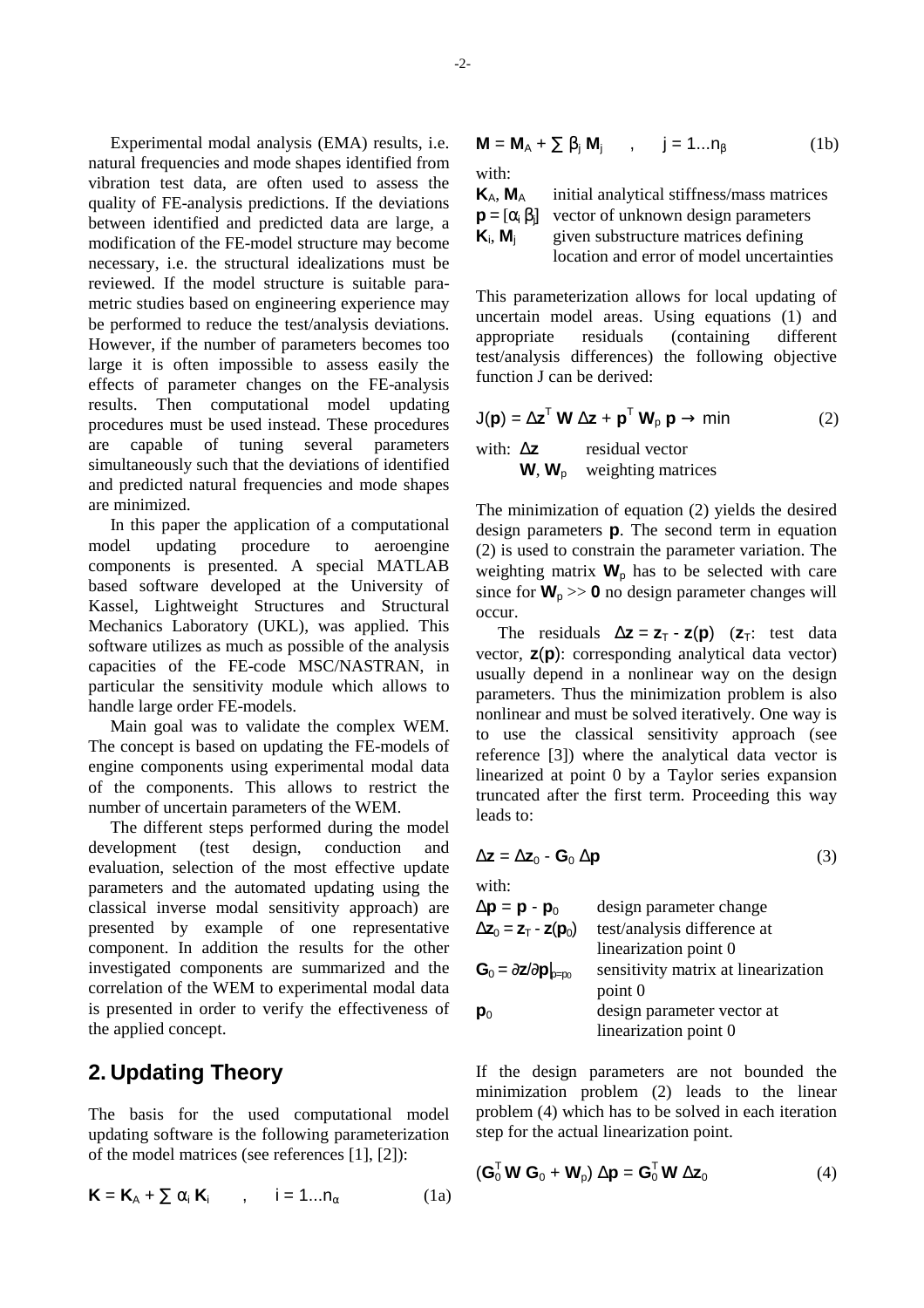For  $W_p = 0$  equation (4) represents a standard weighted least squares problem. It shall be mentioned that any other mathematical minimization technique may as well be used to solve equation (2).

The residuals used in the computational model updating software are natural frequency and mode shape residuals. I.e. the analytical modal analysis results are subtracted from the corresponding EMA results. The residual vector in this case takes the form:

$$
\Delta \mathbf{z}_0 = \begin{bmatrix} \omega_\top - \omega \\ \mathbf{x}_\top - \mathbf{x} \end{bmatrix}_0 \tag{5}
$$

with:

 $ω<sub>T</sub>$ , ω<sub>0</sub> test/analysis vectors of natural frequencies  $x_T$ ,  $x$  test/analysis mode shape vectors

The sensitivity matrix for the residual vector introduced in equation (5) is given in equation (6).

$$
\mathbf{G}_0 = \begin{bmatrix} \partial \omega / \partial \mathbf{p} \\ \partial \mathbf{x} / \partial \mathbf{p} \end{bmatrix}_0 \tag{6}
$$

For the calculation of the derivatives please refer to references [1], [2].

## **3. Model Development Procedure**

Five engine components which were considered important for the overall structural mechanical behavior were selected for investigation: Intermediate Casing (IMC), Bypass Duct (BPD), Rear Mount Ring (RMR), High Pressure Compressor Split Casings (HPCS) and High Pressure Compressor Rear Outer Casing (HPCROC), figure 2.



The components High Pressure Turbine Casing (HPT) and Rear Bearing Support Structure (RBSS) have already been validated in an earlier step (see reference [4]) and are not the subject of this paper. The model development procedure is presented in the following by example of the IMC.

### **3.1 Test design**

In order to acquire adequate information about the IMC during the test, test design was performed using the IMC FE-model (figure 3). The test design covered the following aspects:

- selection of target modes
- selection of measurement degrees of freedom  $(MDOF)$  w. r. t.:
	- coincidence of MDOF and FE-DOF - sufficient spatial resolution of the target modes
- selection of exciter locations
- adequate frequency resolution



*Figure 3: IMC FE-model*

#### *Selection of target modes*

In order to gather sufficient information w. r. t. the global stiffness of the IMC all global elastic modes in the frequency range from 0 to 500 Hz were chosen as target modes (local modes of the spokes were not considered). I.e. these modes were to be exited and observed in the test. Above that, it was decided to provide sufficient spatial resolution of all elastic modes from 0 to 500 Hz in order to avoid spatial aliasing problems in any case.

#### *Selection of MDOF*

Selection of MDOF was performed in three steps: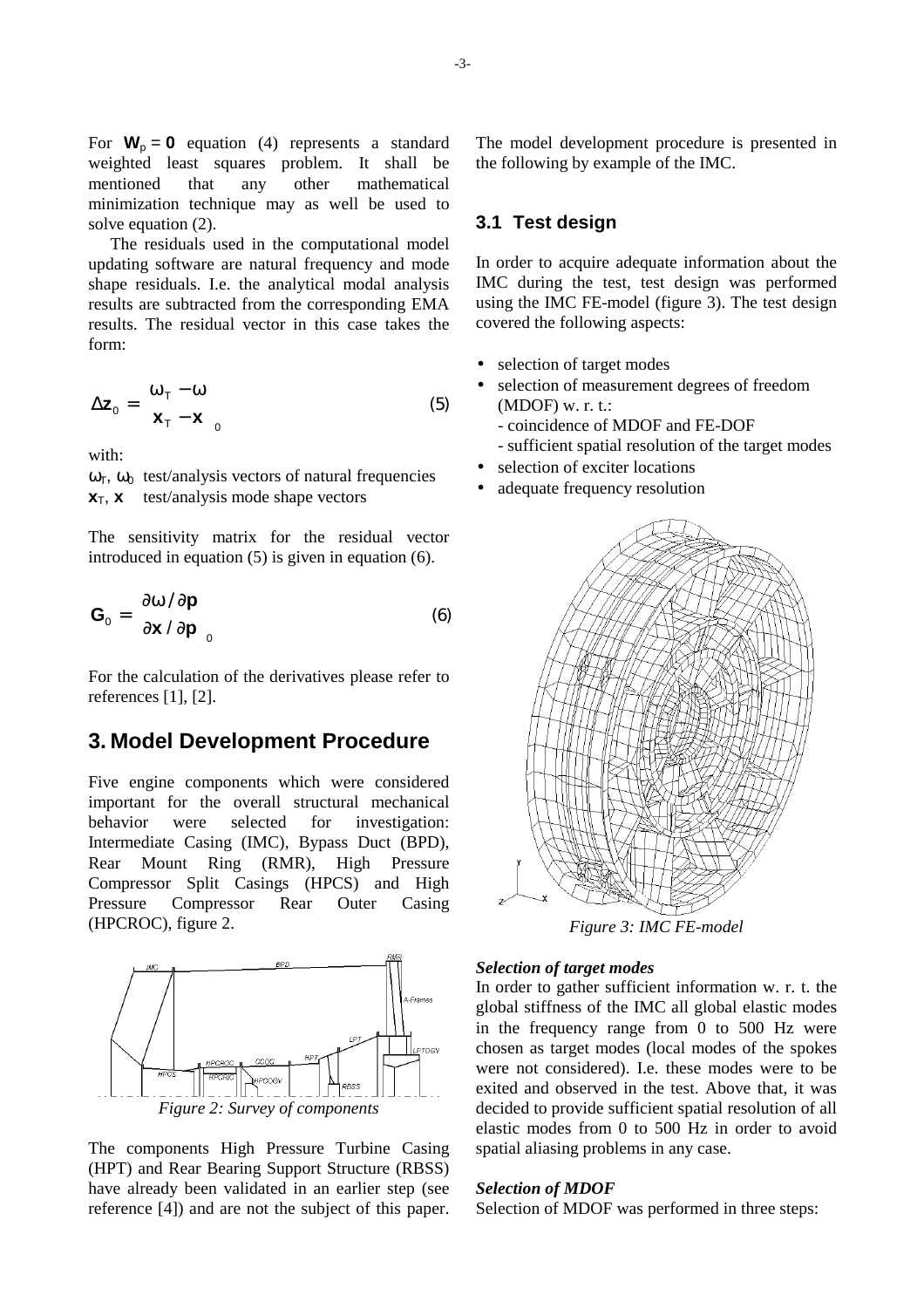- 1. principal assessment of required measurement information
- 2. selection of MDOF based on coincidence with FE-nodes and accessibility
- 3. check of validity of selected MDOF

The principal assessment of necessary measurement information was made utilizing ICS/UKL in-house pickup-selection software which is based on a maximum linear independence criterion of the mode shapes (please see reference [5]). All elastic modes up to 500 Hz were considered.

It was found that the mode shapes can primarily be described by radial MDOF on the outer ring and tangential MDOF on the spokes of the IMC. In order to allow for visualization as well the following MDOF were chosen:

- outer flange front: 10 radial responses
- outer flange rear: 10 radial responses
- inner flange front: 10 radial responses
- splitter box rear: 10 radial responses
- spokes: 20 tangential responses

The validity of the selected MDOF was checked by calculating the Auto-MAC of the target modes at the selected MDOF. It was found that the measurement information was sufficient and provided nearly linear independent mode shapes. Only two mode pairs in the frequency range above 350 Hz showed relatively high correlation. However, the frequencies of the corresponding shapes were separated by about 140 Hz. Thus a pairing problem was not to be expected. The test model is shown in figure 4.



*Figure 4: IMC test model*

#### *Selection of exciter locations*

In order to determine the optimal exciter locations response calculations were made using the selected MDOF. Possible exciter locations were pre-selected w.r.t. their ability to excite the target modes using ICS/UKL in-house exciter-selection software (please see reference [5]). For each possible exciter location univariate mode indicator functions (MIF) were calculated according to [6]. Based on these MIFs three exciter locations were chosen such that every target mode may be excited by at least one of the exciters. Proceeding this way led to two radial exciter locations on the rear outer flange and one tangential exciter locations on the spoke at 162°. These exciter locations represent the minimum configuration necessary to sufficiently excite the target modes.

#### *Frequency resolution*

The first mode is found at approximately 128 Hertz in the FE-analysis. If modal damping of 0.5 % is assumed for this mode, it was found from response calculations that a frequency spacing less than 0.5 Hertz was appropriate in order to provide sufficient resolution.

### **3.2 Vibration Test**

For the vibration test the IMC was suspended by bungee cords to simulate free/free boundary conditions, figure 5. The MDOF found above were used for the test and three reference accelerometers were placed at the chosen exciter locations. The IMC was then excited by an impact hammer.



*Figure 5: IMC test setup*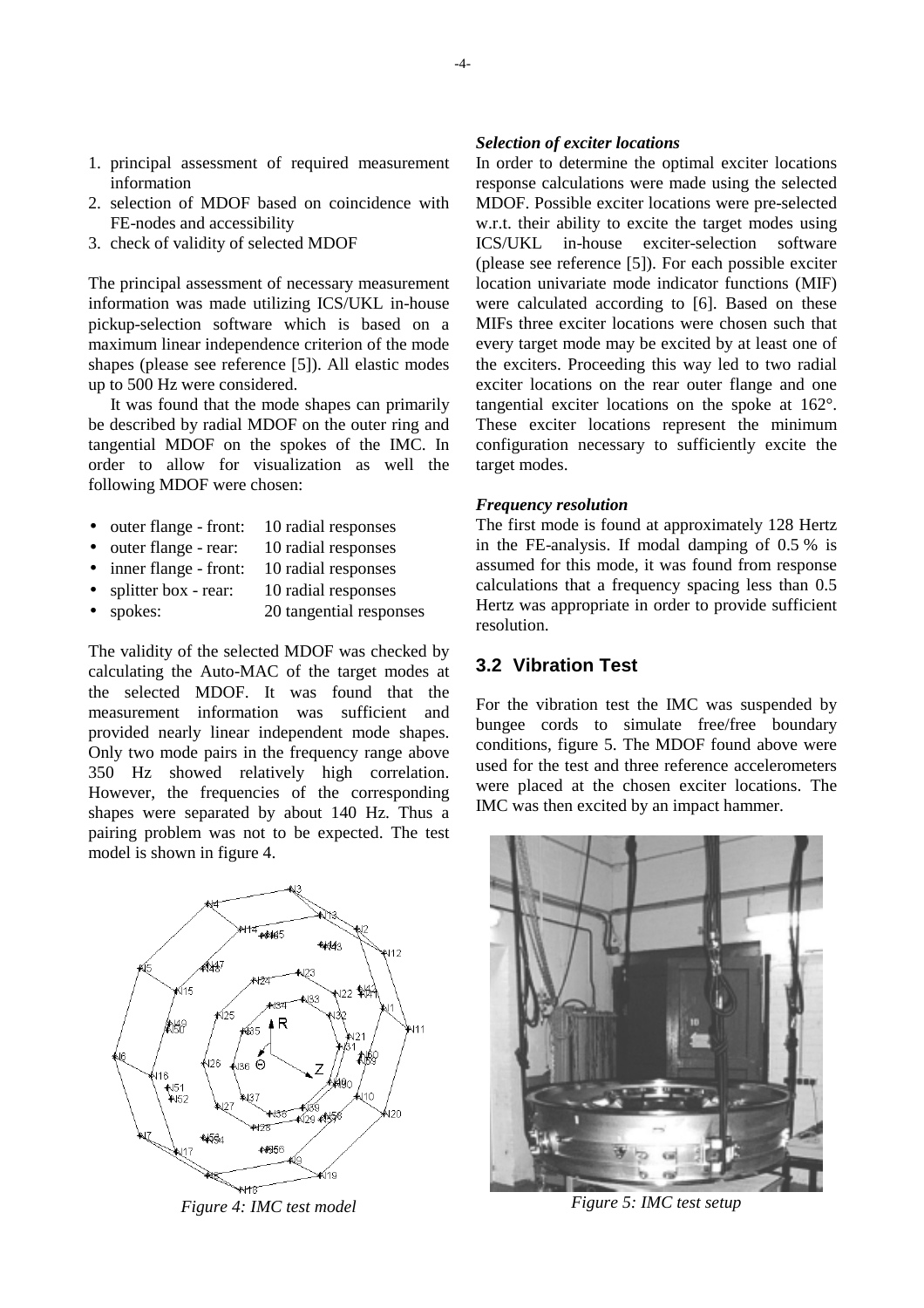### **3.3 EMA Results**

Table 1: IMC EMA results **no. freq. [Hz] modal damping [%] no. freq. [Hz] modal damping [%]** 1 | 127.38 | 1.01 | 16 | 385.28 | 0.28 2 132.64 0.22 1 17 393.85 0.37 3 195.78 0.15 18 413.33 0.05 4 213.36 0.98 19 444.81 0.13 5 225.31 0.49 20 477.06 0.26 6 242.04 0.13 21 535.71 0.44 7 249.12 0.47 1 22 546.50 0.16 8 310.14 0.11 23 554.06 0.20 9 311.80 0.08 24 558.60 0.16 10 326.33 0.16 25 566.36 0.17 11 341.36 0.20 26 569.37 0.09 12 348.10 0.15 27 575.23 0.14 13 351.44 0.10 28 586.38 0.55 14 355.08 0.12 15 379.35 0.22

The results of the EMA are summarized in table 1.

### **3.4 Computational Model Updating**

The initial correlation of the IMC to EMA data is listed in table 2 and the corresponding MAC matrix is visualized in figure 6.

| <b>FEA</b> | <b>EMA</b> | freq.      |        | deviation | MAC               |
|------------|------------|------------|--------|-----------|-------------------|
| no.        | no.        | [Hz]       |        | [%]       | $\lceil\% \rceil$ |
|            |            | <b>FEA</b> | EMA    |           | $(>60\%$          |
| 1          | 1          | 128.15     | 127.38 | 0.61      | 94.75             |
| 2          | 2          | 136.71     | 132.64 | 3.07      | 95.05             |
| 3          | 3          | 152.64     | 195.78 | $-22.03$  | 89.11             |
| 4          | 4          | 236.47     | 213.36 | 10.83     | 90.79             |
| 6          | 5          | 241.96     | 225.31 | 7.39      | 63.92             |
| 5          | 6          | 236.83     | 242.04 | $-2.15$   | 79.06             |
| 7          | 7          | 243.57     | 249.12 | $-2.23$   | 85.09             |
| 8          | 8          | 304.01     | 310.14 | $-1.97$   | 68.21             |
| 9          | 9          | 304.95     | 311.80 | $-2.20$   | 66.62             |
| 12         | 12         | 332.82     | 348.10 | $-4.39$   | 62.47             |
| 13         | 15         | 336.81     | 379.35 | $-11.21$  | 63.13             |
| 23         | 18         | 421.79     | 413.33 | 2.05      | 89.59             |
| 25         | 19         | 469.53     | 444.81 | 5.56      | 81.70             |
| 26         | 20         | 484.31     | 477.06 | 1.52      | 65.00             |

*Table 2: IMC initial correlation*

Only 14 of 28 identified mode shapes could be paired. In addition analytical mode three exhibits a very large frequency deviation. Mode three is a global torsional mode where the outer ring of the IMC rotates against the inner IMC part. From this it may be concluded that the stiffness of the IMC spokes is higher than modeled.



*Figure 6: IMC initial MAC matrix test vs. analysis*

In order to determine the most sensitive design parameters a sensitivity study was conducted. To do so the sensitivity matrix according to eq. (6) was calculated for multiple design parameters (Youngs Moduli of shell elements, shell thicknesses, etc.). It showed that the outer ring region and the spoke region between outer ring and the so called splitter box (see figure 7) were more sensitive than other model regions. Therefore updating was focused on design parameter changes of these regions. It shall be emphasized that a sensitivity study does not allow to assess the physical relevance of a design parameter. It merely reflects a design parameter's potential to change the modal behavior of the model.

It was decided to use shell thickness parameters for updating only because the physical interpretation of thickness changes is obvious and the validity of such changes is easier to asses. Various updating runs were performed using different design parameter sets. In all cases the thickness changes of the spokes were quite extensive indicating that some systematic modeling problem is present here. The smallest spoke thickness change could be produced by updating the whole spoke region between outer ring and splitter box with only one parameter. Updating runs where the inner spoke region was updated independently from the areas where the spokes are connected to outer ring and splitter box (in order to account for fillets in the connection areas) did not yield satisfactory results.

The results of the updating run providing the smallest parameter variations are presented in figure 8. Here the three major regions on the outer shell (P1) were updated as well as the spoke thicknesses between outer ring and splitter box (P2); see figure 7 for a survey of the parameter locations.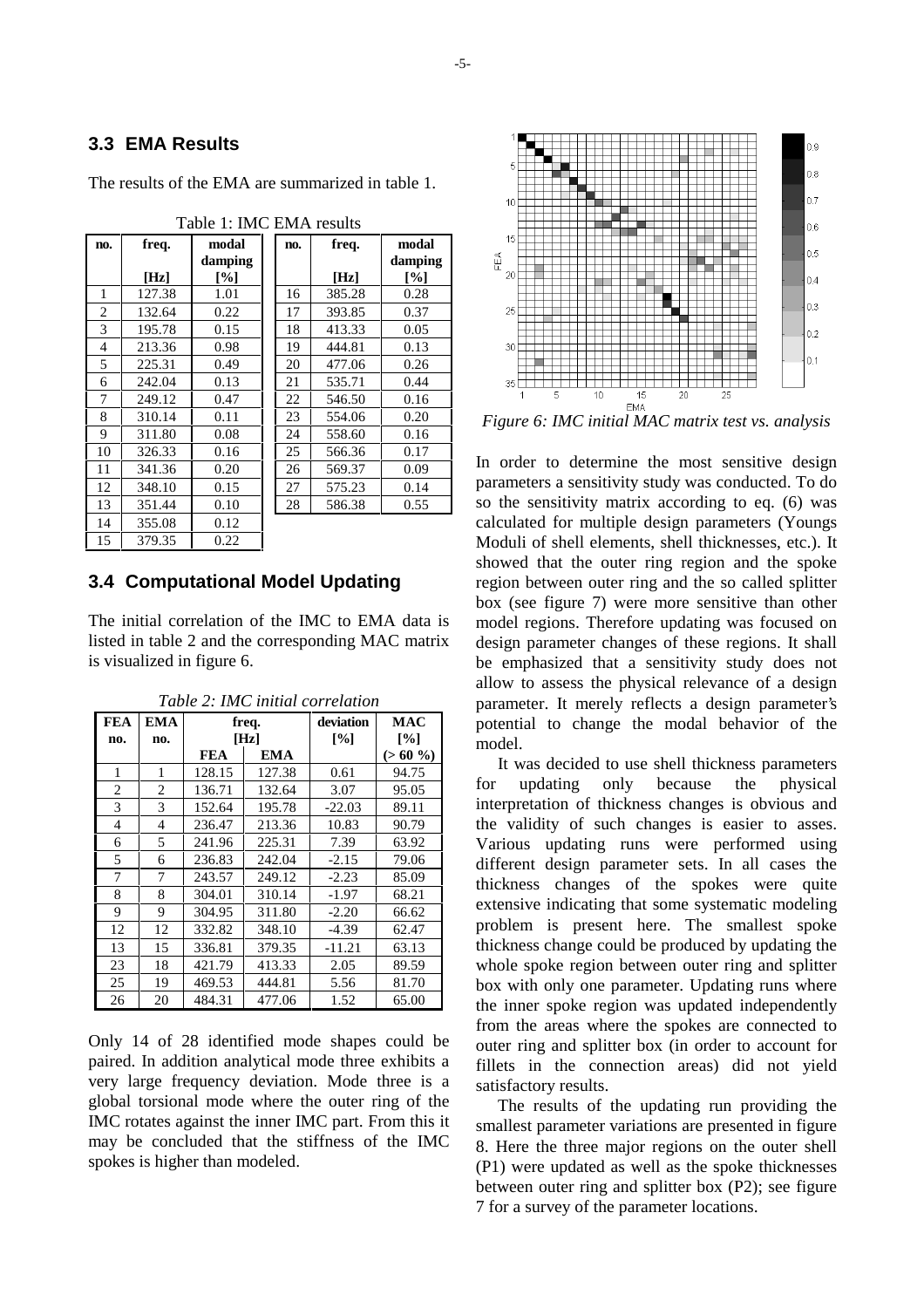

*Figure 7: IMC design parameter locations*



*Figure 8: IMC computational updating results*

The frequency deviations and MAC values improve until iteration step 8 and become worse thereafter. Since every iteration step represents a physically interpretable result it was decided to use the iteration step 8 results as the final results. The correlation after iteration step 8 of the IMC model to BRR test data is listed in table 3 and the corresponding MAC matrix is visualized in figure 9.

After iteration step 8 all EMA modes except for mode 16 can be paired to analysis results with high MAC values. Moreover the frequency deviation is effectively reduced to maximal 7.27 % instead of - 22.03 % before update. Since all paired modes are global modes of the IMC the global behavior has obviously been improved significantly. However, after update no local out of plane modes of the spokes are paired anymore. This indicates that the updated spoke thicknesses are only substitute design parameters in order to tune the modal behavior of the model. If static/dynamic displacement or modal analysis calculations are to be conducted this is acceptable. If, on the other hand, stress analysis is to be performed the results in the updated spoke areas may lose their physical relevance.

*Table 3: IMC correlation after iteration step 8*

| <b>FEA</b>     | <b>EMA</b>     | freq.      |            | deviation | <b>MAC</b> |  |
|----------------|----------------|------------|------------|-----------|------------|--|
| no.            | no.            | [Hz]       |            | [%]       | [%]        |  |
|                |                | <b>FEA</b> | <b>EMA</b> |           | $(>60\%$   |  |
| 1              | 1              | 127.27     | 127.38     | $-0.08$   | 94.25      |  |
| 2              | $\overline{2}$ | 137.61     | 132.64     | 3.75      | 95.60      |  |
| 3              | 3              | 182.43     | 195.78     | $-6.82$   | 94.88      |  |
| 4              | $\overline{4}$ | 228.88     | 213.36     | 7.27      | 96.76      |  |
| 5              | 5              | 240.64     | 225.31     | 6.80      | 96.84      |  |
| 6              | 6              | 249.35     | 242.04     | 3.02      | 96.21      |  |
| 7              | 7              | 252.05     | 249.12     | 1.18      | 95.56      |  |
| 8              | 8              | 314.10     | 310.14     | 1.28      | 84.68      |  |
| 9              | 9              | 325.90     | 311.80     | 4.52      | 68.86      |  |
| 10             | 10             | 346.02     | 326.33     | 6.03      | 84.76      |  |
| 11             | 11             | 349.65     | 341.36     | 2.43      | 78.94      |  |
| 13             | 12             | 362.89     | 348.10     | 4.25      | 79.38      |  |
| 14             | 13             | 366.01     | 351.44     | 4.15      | 79.09      |  |
| 12             | 14             | 354.28     | 355.08     | $-0.23$   | 78.51      |  |
| 17             | 15             | 403.76     | 379.35     | 6.44      | 75.71      |  |
| 16             | 17             | 398.18     | 393.85     | 1.10      | 77.30      |  |
| 18             | 18             | 428.78     | 413.33     | 3.74      | 97.70      |  |
| 19             | 19             | 463.28     | 444.81     | 4.15      | 93.61      |  |
| 20             | 20             | 481.77     | 477.06     | 0.99      | 93.88      |  |
| 1 <sup>1</sup> |                |            |            |           |            |  |



*Figure 9: IMC MAC matrix test vs. analysis after iteration step 8*

### **3.5 Updating of other components**

The other components were treated in the same manner as the IMC. Only the HPCROC was not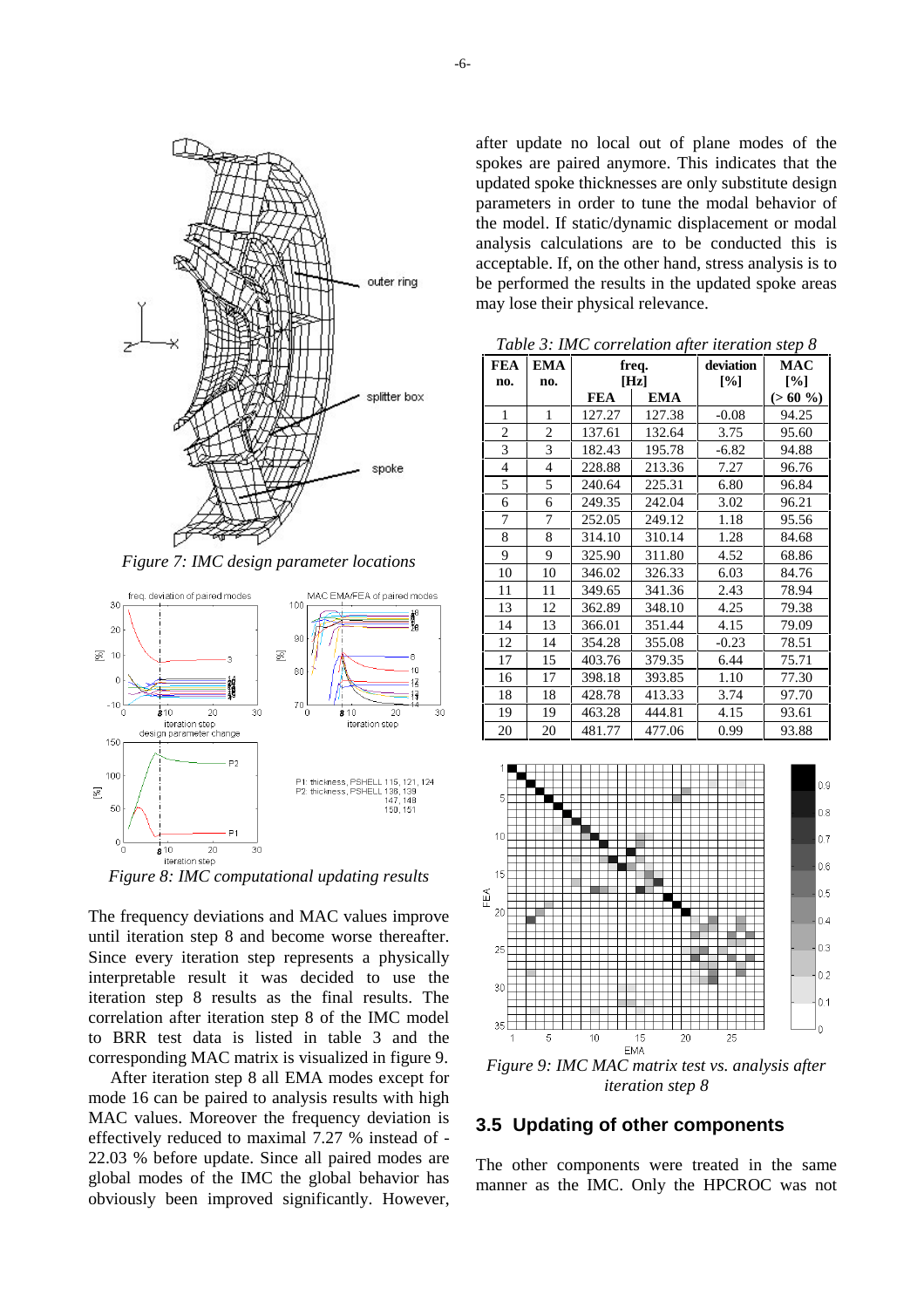subjected to computational model updating since it already correlated very well with the EMA data.

The correlation before and after computational model updating is presented in tables 4, 5, 6 and 7. BPD and RMR were treated as one unit, thus appearing in one table only. The results of the corresponding computational model updating runs are presented in figures 10 and 11.

| <b>FEA</b> | <b>EMA</b> | freq.      |            | deviation | <b>MAC</b>        |  |
|------------|------------|------------|------------|-----------|-------------------|--|
| no.        | no.        | [Hz]       |            | [%]       | $\lceil\% \rceil$ |  |
|            |            | <b>FEA</b> | <b>EMA</b> |           | $(>60\%$          |  |
| 4          | 2          | 143.76     | 130.69     | 10.00     | 78.71             |  |
| 1          | 4          | 131.96     | 168.28     | $-21.58$  | 78.89             |  |
| 5          | 5          | 358.26     | 343.77     | 4.22      | 81.41             |  |
| 6          | 6          | 365.68     | 354.29     | 3.22      | 73.11             |  |
| 8          | 7          | 418.07     | 465.22     | $-10.14$  | 85.70             |  |
| 7          | 8          | 413.02     | 484.04     | $-14.67$  | 81.80             |  |
| 9          | 9          | 609.63     | 612.48     | $-0.46$   | 84.27             |  |
| 10         | 10         | 633.39     | 641.76     | $-1.30$   | 96.23             |  |
| 11         | 11         | 762.02     | 835.60     | $-8.81$   | 69.52             |  |
| 14         | 13         | 937.40     | 988.49     | $-5.17$   | 68.41             |  |
| 19         | 18         | 1205.55    | 1257.64    | $-4.14$   | 73.51             |  |

*Table 4: HPCS initial correlation*



*Figure 10: HPCS computational updating results*

After update the first 10 EMA modes of the HPCS can be paired to analysis results with MAC values greater than 80 %. Furthermore the maximal frequency deviation is reduced from -21.58 % to 12.10 %. However, the first four analytical modes still lie within a frequency range of 10 Hz width, the corresponding EMA modes on the other hand within a frequency range of 40 Hz width. This indicates some systematic problem due to local effects not entirely modeled and represented by the chosen design parameters.

*Table 5: HPCS correlation after update*

| <b>FEA</b> | <b>EMA</b>     |            | freq.      | 111 CS correttion aper apartic<br>deviation | <b>MAC</b> |
|------------|----------------|------------|------------|---------------------------------------------|------------|
| no.        | no.            | [Hz]       |            | [%]                                         | [%]        |
|            |                | <b>FEA</b> | <b>EMA</b> |                                             | $(>60\%$   |
| 1          | 1              | 143.24     | 127.78     | 12.10                                       | 98.48      |
| 2          | $\overline{c}$ | 145.55     | 130.69     | 11.38                                       | 98.23      |
| 4          | 3              | 156.97     | 164.28     | $-4.45$                                     | 84.74      |
| 3          | 4              | 153.94     | 168.28     | $-8.52$                                     | 88.68      |
| 5          | 5              | 369.56     | 343.77     | 7.50                                        | 84.62      |
| 6          | 6              | 378.89     | 354.29     | 6.94                                        | 84.78      |
| 8          | 7              | 467.72     | 465.22     | 0.54                                        | 85.88      |
| 7          | 8              | 464.23     | 484.04     | $-4.09$                                     | 86.07      |
| 9          | 9              | 629.54     | 612.48     | 2.79                                        | 84.00      |
| 10         | 10             | 651.59     | 641.76     | 1.53                                        | 93.93      |
| 11         | 11             | 860.17     | 835.60     | 2.94                                        | 72.58      |
| 14         | 13             | 968.44     | 988.49     | $-2.03$                                     | 64.09      |
| 22         | 18             | 1296.28    | 1257.64    | 3.07                                        | 90.79      |

*Table 6: BPD/RMR initial correlation*

| <b>FEA</b>     | <b>EMA</b> | freq.      |            | deviation | MAC       |  |
|----------------|------------|------------|------------|-----------|-----------|--|
| no.            | no.        | [Hz]       |            | [%]       | [%]       |  |
|                |            | <b>FEA</b> | <b>EMA</b> |           | $(>60\%)$ |  |
| $\overline{4}$ | 1          | 16.54      | 15.78      | 4.86      | 78.57     |  |
| 5              | 2          | 16.92      | 15.91      | 6.35      | 72.96     |  |
| 7              | 3          | 44.05      | 40.33      | 9.23      | 97.62     |  |
| 6              | 4          | 42.58      | 42.78      | $-0.45$   | 97.32     |  |
| 8              | 5          | 47.01      | 45.65      | 2.98      | 81.52     |  |
| 9              | 6          | 50.33      | 49.83      | 1.01      | 84.88     |  |
| 11             | 7          | 76.15      | 70.60      | 7.86      | 92.24     |  |
| 10             | 8          | 74.45      | 76.30      | $-2.43$   | 93.90     |  |
| 12             | 9          | 96.52      | 94.67      | 1.96      | 88.94     |  |
| 13             | 10         | 107.27     | 108.88     | $-1.48$   | 87.77     |  |
| 14             | 11         | 116.75     | 115.41     | 1.16      | 81.36     |  |
| 15             | 12         | 121.04     | 118.44     | 2.20      | 88.29     |  |
| 16             | 13         | 122.19     | 121.46     | 0.60      | 71.58     |  |
| 23             | 20         | 168.88     | 166.33     | 1.53      | 71.07     |  |



*Figure 11: BPD computational updating results*